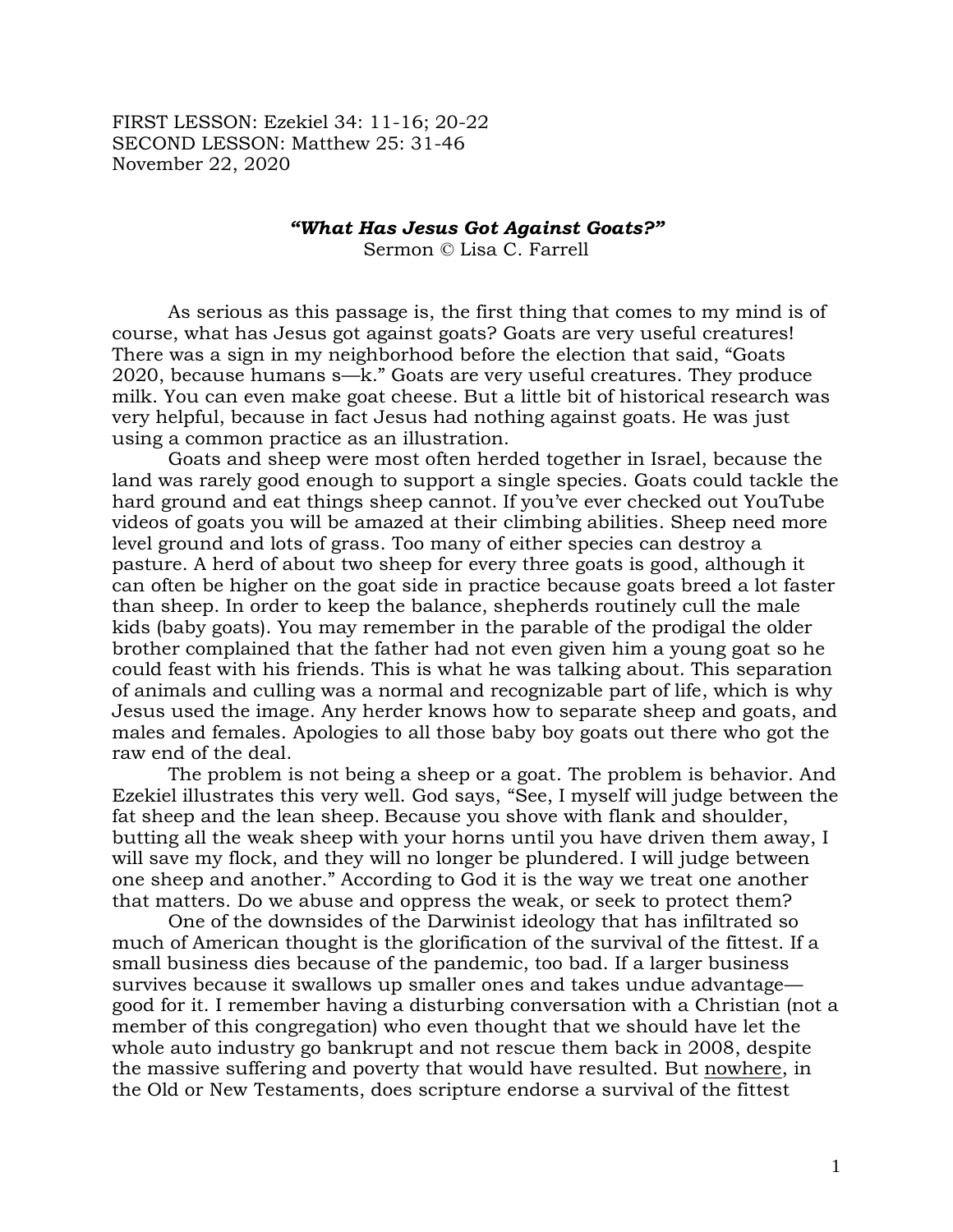ethic. Hard work, honesty and integrity, yes. Throwing the poor to the wolves, no.

Having said all that, there are two ways to look at this parable, which is actually not so much a parable as it is a picture of the end times. The first approach is the one we are most familiar with. The "least of these" are the poor and needy, the sheep are Christians, or at least those Christians who are living up to their faith, and the goats are non-Christians and/or people who claim to be Christians but are hypocrites. The problem is that this interpretation has only been around since the mid-19th century. Prior to that what struck people was the fact that Jesus is the one who was "hungry or thirsty or a stranger or needing clothes or sick or in prison," as and Christians we are identified with Jesus. WE are those in need. Jesus said, 'Truly I tell you, whatever you did for one of the least of these brothers and sisters of mine, you did for me.' It is the Christians who are the ones in such dire need, and those who help them are outsiders who God will reward. Now that turns things upside down, doesn't it?

Since Jesus' teachings and parables are always multi-layered, I'm inclined to say that the right interpretation is probably both/and, not either/or. All "nations" or ethne, means everyone, not just the Jews, and not just Christians. It does seem at least possible that those who have never heard of Christ and who do not have the law will be judged according to their mercy towards others. Non-Christians who act to save Christians who are being persecuted will be blessed by God. Gentiles who saved Jews during the Holocaust were doing God's work. Works of mercy are always godly.

Each of the needs Jesus named cover basic areas of life in the 1st century. and if we are hearing this word correctly, we can either be the one in need of help, or the one giving the help. All of these categories have correlations today. Hunger is met with food and thirst with drink. A nation that cuts off food aid to the poor and gives more money to the rich will be judged by God. This is not a matter of politics. It's a matter of morality. As Americans we tend to blame poor people for being poor, but God understands the true complexity of the situations people face. It is not an even playing field. We do not all start out life at the same place. If someone is hungry, we are to feed them. If there are ways to help them on their feet so they will eventually be able to meet their own needs, we should do that. But we also need to recognize that some people suffer from severe conditions that make that impossible. We are to still care for them even if that care has no end in sight. The needs of a severely disabled child or adult will not change.

In God's kingdom the stranger is to be welcomed. The stranger is the immigrant and the refugee! Protecting our borders from drugs is one thing. But turning our backs on devastating human need and suffering is another. Most of us in this congregation don't know what it is like to live in a foreign land. I do, and in Scotland in the late 1970s and 1980s I didn't face the immigration issues that people in the United States face today. But I still remember the aloneness in the early days, despite the fact that *theoretically speaking,* I spoke the same language. And I will **never forget** the kindness of those who helped me.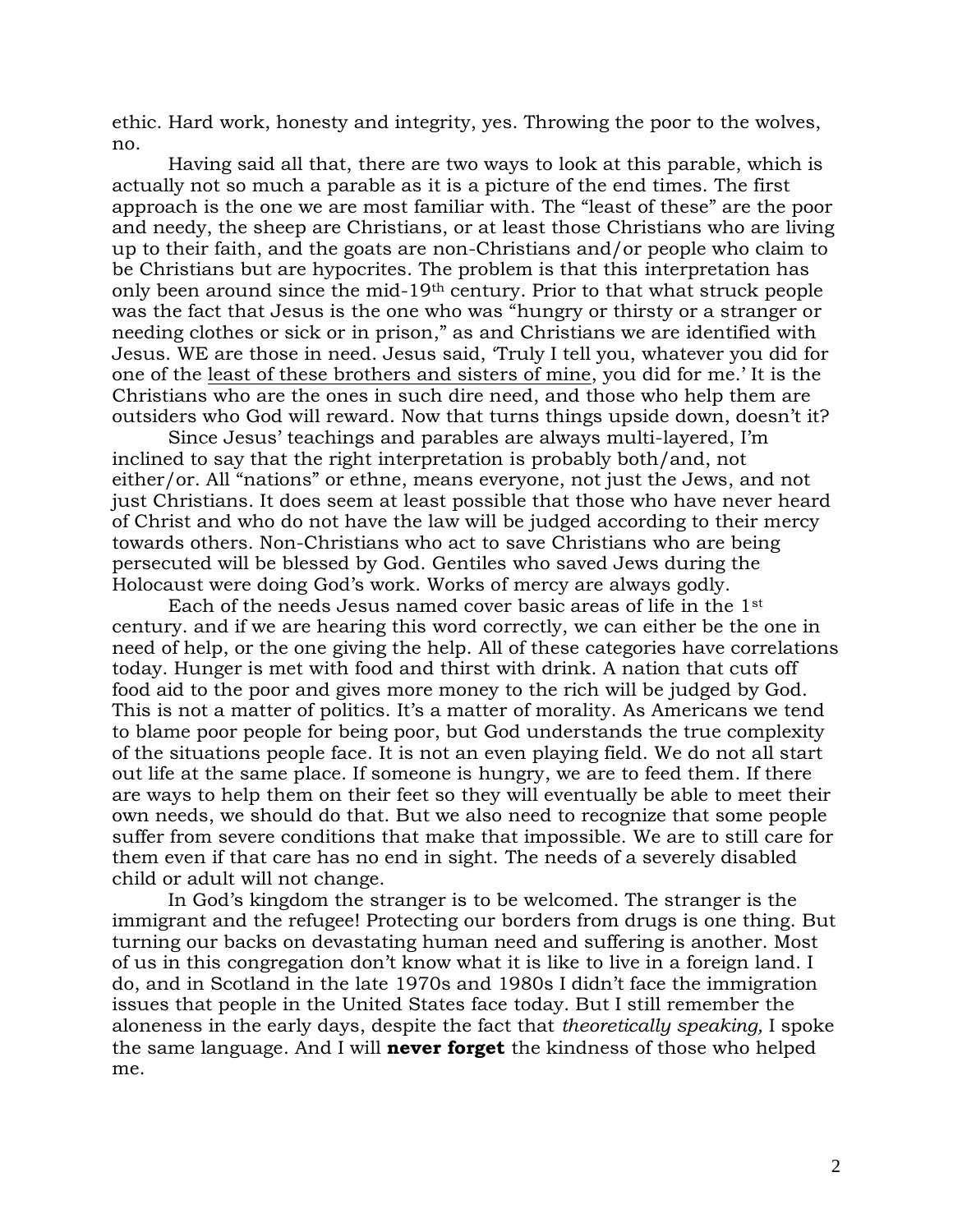Jesus said the naked are to be clothed, the sick visited, those in prison visited and cared for. These are practical needs. Clothing was expensive in the 1<sup>st</sup> century. If a person owned two sets they were doing well. The sick were completely vulnerable and dependent on others. And prison in those days was for those awaiting trial. Prisoners only survived because people brought them food. Mercy is practical. It is also not limited to these illustrations. I know I have received many kinds of mercy in my life, and tried to give mercy to others. Mercy listens. Mercy cares. Mercy is prepared to be inconvenienced.

In Jesus' story those who showed mercy had no idea they had done it. This is not unusual. Over ten years ago I reconnected with a woman named Julie Herd when I was asked to do her father's funeral. I remembered her. Julie had defended me from severe bullying in 9th grade. She was a large girl, and she put herself out there intimidating and sending fleeing those who were tormenting me. **I never forgot it.** She didn't remember it. For Julie it was just what she did. Used to being abused herself because she was half Arab she fought for the underdog. A few years ago, Julie died of cancer, and I did her funeral service. Who knew that the two of us would come full circle in such a way? When I spoke, I told her family what Julie had done for me.

I will never forget the kindness of a woman named Fiona Borland in Glasgow, Scotland. We lived below the poverty level. I had a toddler and a baby on the way. A group of moms in the tenement flats around me had taken me in, and every week we would go to the local indoor pool with our children where they had a special children's pool, extra warm and only 4 feet deep. And every week Fiona would make sure she was standing in front of me in line and paid my way in. I did not even have the 35 pence required, and somehow Fiona knew it. We never said anything. I'd be willing to bet that Fiona Borland doesn't even remember my name so many years later. **But I will never forget her.**  Mercy doesn't have to be given in huge extravagant doses. It is the small things that add up. Our lives should be lived in such a way that we don't even know that what we have done is right because doing what is right is as natural as breathing to us.

In Genesis Cain asks God, "Am I my brother's keeper?" The answer is, YES. Jesus says we are to love our neighbor as ourselves. There are no "buts" or "ifs". We are not allowed to decide to turn our backs on people in need because we don't like them or we think they are unworthy. Imagine if a child of ours was facing deadly peril and bystanders who could have acted to save her life simply chose not to do so because they didn't like the way she looked or didn't feel like it. That's God's perspective. We are all God's children. Failure to do good and to care for one another is damning. Whatever we do, or don't do, for the least of these, we do, or don't do, for Jesus. Amen.

## Ezekiel 34: 11-16; 20-22

**<sup>11</sup>** "'For this is what the Sovereign Lord says: I myself will search for my sheep and look after them. **<sup>12</sup>** As a shepherd looks after his scattered flock when he is with them, so will I look after my sheep. I will rescue them from all the places where they were scattered on a day of clouds and darkness. **<sup>13</sup>** I will bring them out from the nations and gather them from the countries, and I will